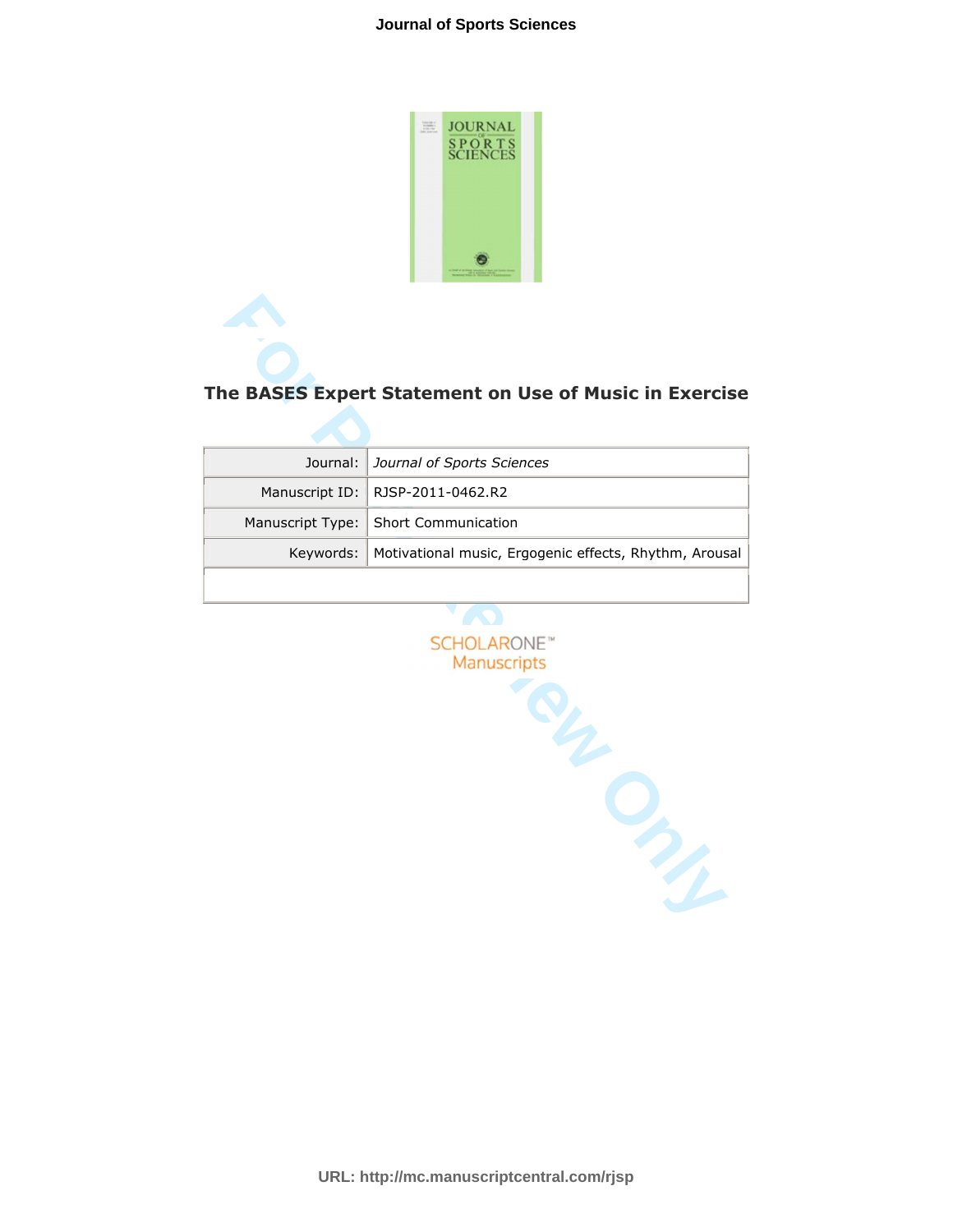### **Journal of Sports Sciences**

### BASES EXPERT STATEMENT ON MUSIC IN EXERCISE 1

Running head: Music in Exercise

The BASES Expert Statement on Use of Music in Exercise Karageorghis, C. I.<sup>1</sup>, Terry, P. C.<sup>2</sup>, Lane, A. M.<sup>3</sup>, Bishop, D. T.<sup>1</sup>, & Priest D. L.<sup>1</sup> 1. School of Sport and Education, Brunel University 2. Faculty of Sciences (Psychology), University of Southern

**Oueensland** 

3. School of Sport, Performing Arts and Leisure, University of

**For Private Private Private** Wolverhampton

Resubmitted: 1 March 2012

**Keywords:** Motivational music, ergogenic effects, rhythm, arousal.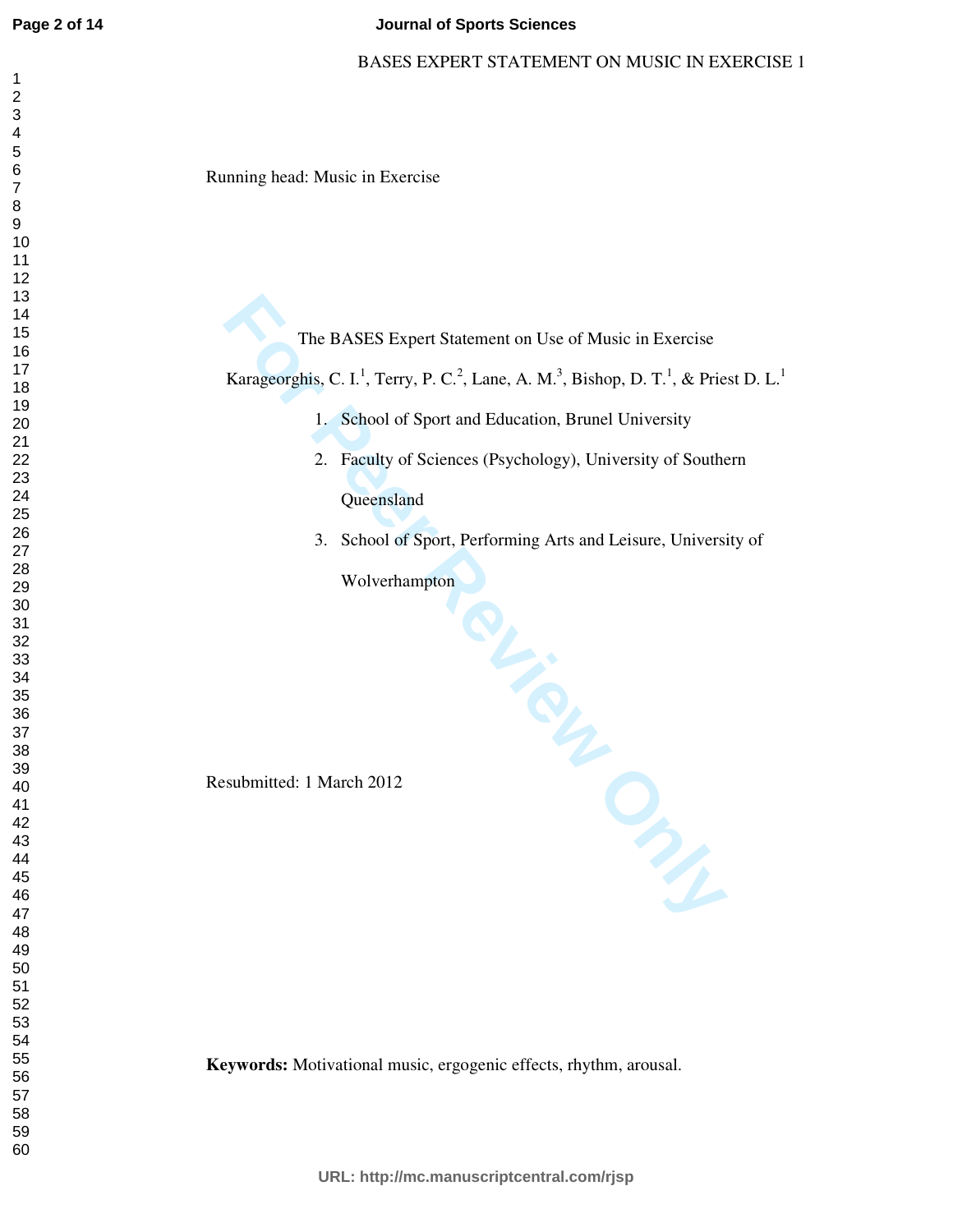# **Abstract**

The use of music during exercise has become ubiquitous over the past two decades and is now supported by a burgeoning body of research detailing its effects and the contingencies surrounding its use. The purpose of this statement is to present a synopsis of the body of knowledge, with selected references, and to provide practical recommendations for exercise practitioners regarding music selection. Following the identification of methodological shortcomings in early studies (see Karageorghis & Terry, 1997), researchers have been guided by new conceptual frameworks, and have produced more consistent findings as a consequence. The use of music has been found to yield ergogenic effects in the exercise domain while also promoting psychological (e.g. enhanced affect) and psychophysical (reduced RPE) benefits. There is a paucity of research examining the longitudinal effects of music on key outcome variables such as exercise adherence.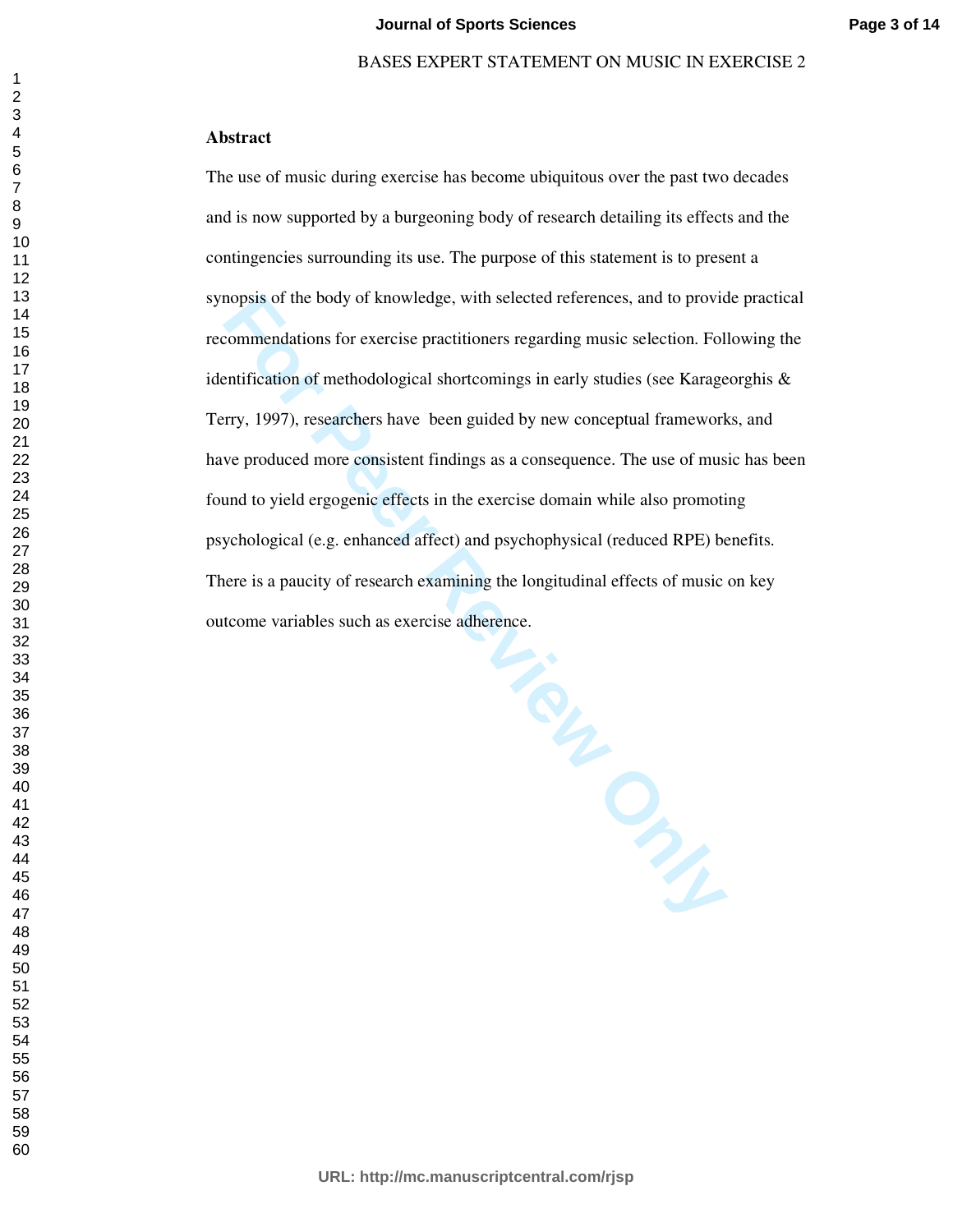#### **Journal of Sports Sciences**

### BASES EXPERT STATEMENT ON MUSIC IN EXERCISE 3

# **Introduction**

The use of music by exercisers and athletes has become commonplace but selection of music is often intuitive rather than systematic in nature. For this reason, sport and exercise scientists have considered the role of evidence-based music prescription for physical activity (see Terry & Karageorghis, 2011). In this statement we provide an overview of salient research, as well as presenting a series of recommendations for practitioners and researchers. As our title suggests, the evidence we present refers primarily to exercise participants rather than elite athletes. For the interested reader, a review of music research relevant to the sports domain was produced recently by Bishop (2010).

# **Background and Evidence**

escription for physical activity (see Terry & Karageorghis, 2011). In this<br>eprovide an overview of salient research, as well as presenting a series commendations for practitioners and researchers. As our title suggests, ti Research conducted in the exercise domain prior to the mid-1990s was of variable quality and produced equivocal findings. This equivocality has been attributed to methodological limitations and the lack of a guiding theoretical framework (see Karageorghis & Terry, 1997). Researchers often misused musical terminology, operated poor music selection protocols, chose inappropriate measures and failed to standardise important aspects of experimental protocol, such as playing music at a consistent volume. Developments in conceptual understanding and standardisation of music selection (e.g. Karageorghis, Priest, Terry, Chatzisarantis, & Lane, 2006; Terry & Karageorghis, 2006) have helped to rectify these limitations.

A significant body of research work has focussed on identifying factors contributing to the motivational qualities of music; that is, qualities that inspire the listener to exercise harder and/or for longer. Following more careful attention to music selection by researchers, a range of benefits have been shown in the exercise domain that include diversion of attentional focus (e.g. Nethery, 2002), triggering or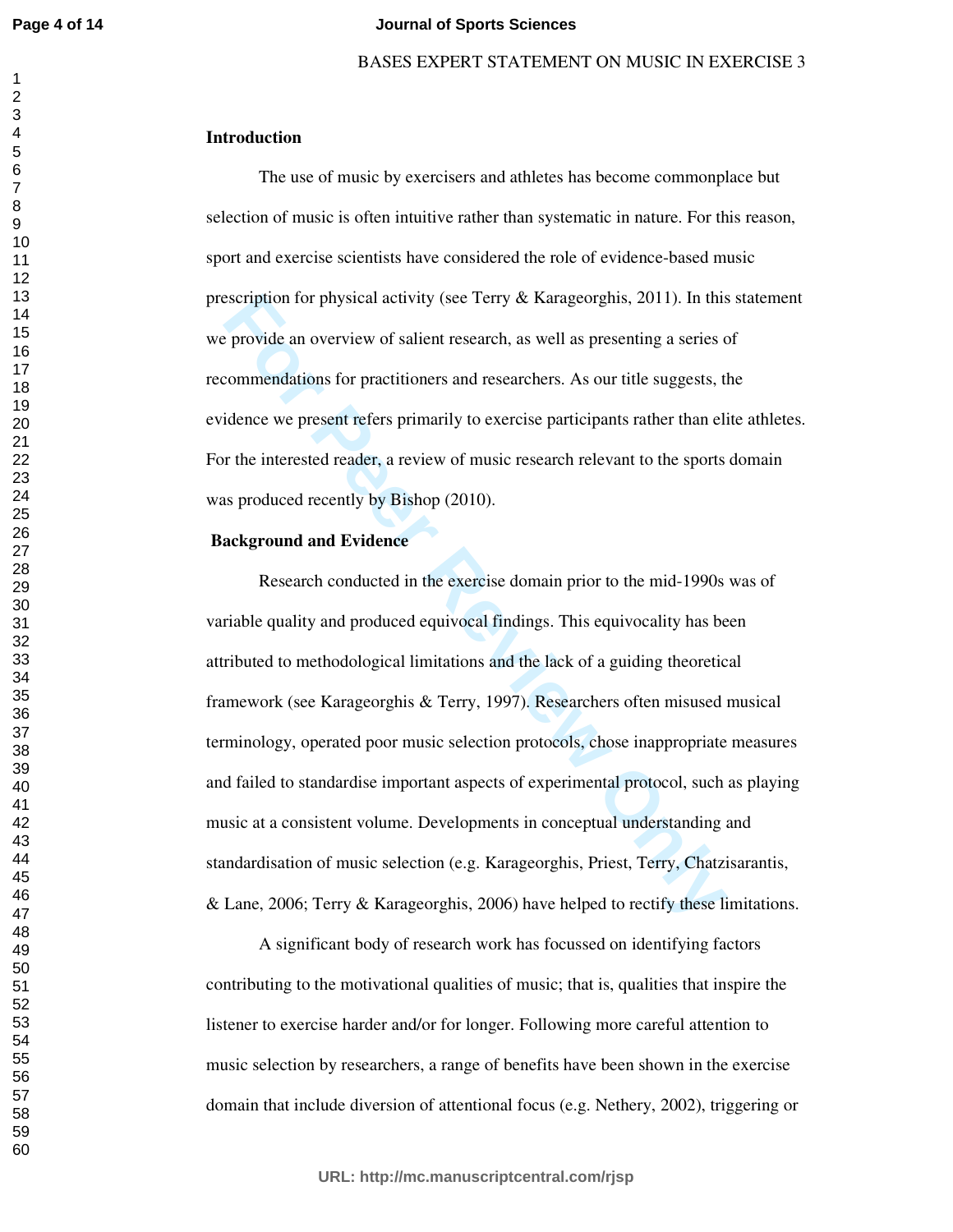regulation of specific emotions and moods (e.g. Priest & Karageorghis, 2008; Terry, Karageorghis, Mecozzi Saha, & D'Auria, 2012), evocation of memories and other cognitive processes (e.g. Priest & Karageorghis), control of arousal (e.g. Hall  $\&$ Erickson, 1995), induction of flow state (e.g. Karageorghis, Vlachopoulos, & Terry, 2000), and encouragement of rhythmic movement (e.g. Karageorghis et al., 2009).

00), and encouragement of rhythmic movement (e.g. Karageorghis et al<br>
These responses to music may, in turn, promote an ergogenic (wor<br>
hancing) effect. This effect occurs when music improves exercise perfor<br>
her reducing These responses to music may, in turn, promote an ergogenic (workenhancing) effect. This effect occurs when music improves exercise performance by either reducing perceptions of fatigue or increasing work capacity. Typically, this effect results in increased work rates (e.g. Rendi, Szabo, & Szabó, 2008), endurance (e.g. Crust & Clough, 2006), or strength (e.g. Karageorghis, Drew, & Terry, 1996). Long-term benefits of music use have yet to be investigated thoroughly but are thought to include increased adherence to exercise programmes (Annesi, 2001). This is especially pertinent to music use in medical rehabilitation settings in which remedial exercise plays a role (e.g. physiotherapy, stroke, chronic pain, cardiac episodes; see Siedlecki & Good, 2006). Exploratory work has demonstrated the utility of music in these secondary care contexts where, owing to their condition, patients are in particular need of encouragement, affective enhancement, distraction and stimulation (Karageorghis, Lim, Priest, Clow, & Forte, 2008).

Primary factors that influence responsiveness to music in exercise and sport settings include the musical qualities of rhythm, melody and harmony. Secondary factors include the extra-musical qualities of cultural impact (i.e. pervasiveness of the music within specific cultural groups or society generally) and associations that a piece of music may carry (e.g. Heather Small's *Proud* is closely associated with the British team at the 2000 Sydney Olympics). The latest iteration of our conceptual model incorporates the influence of personal and situational factors (Terry &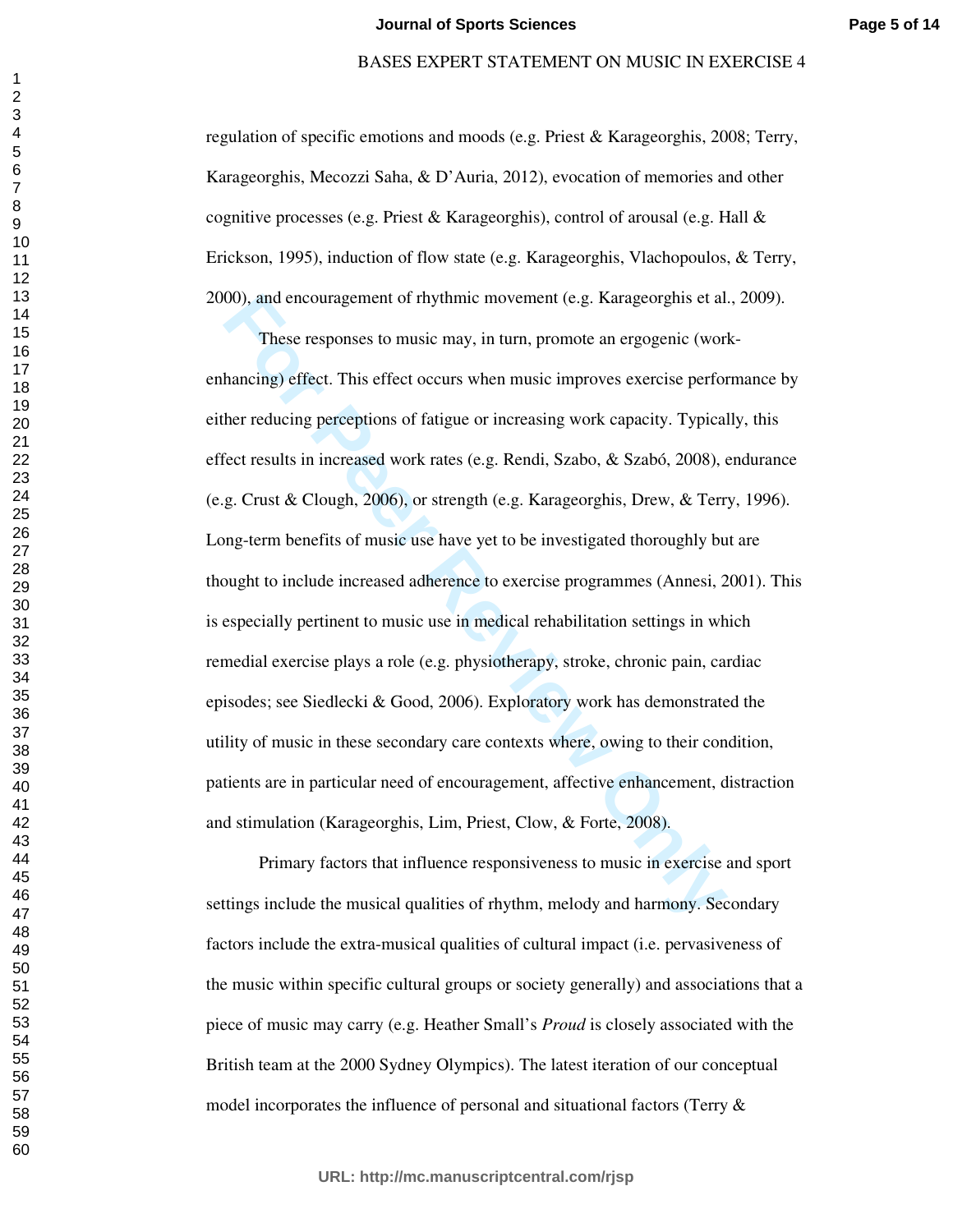#### **Journal of Sports Sciences**

### BASES EXPERT STATEMENT ON MUSIC IN EXERCISE 5

Karageorghis, 2006). The importance of such variables has only recently begun to receive close attention from researchers. Findings provide tentative evidence that variables such as personality and gender play a role in determining musical preferences and responses within exercise settings (Crust & Clough, 2006; Karageorghis et al., 2010). Males generally express a greater preference for bass frequencies compared to females (McCown, Keiser, Mulhearn, & Williamson, 1997), and extraverts tend to respond more favourably than introverts to lively musical selections (e.g. Crust & Clough). Furthermore, North and Hargreaves (2008) have identified the listening situation as a key determinant of the effects of music, whereby exercisers may have pre-conditioned expectations about the type of music that should be played in particular contexts (e.g. upbeat, arousing music in gymnasia).

trageorghis et al., 2010). Males generally express a greater preference fo<br>equencies compared to females (McCown, Keiser, Mulhearn, & William<br>97), and extraverts tend to respond more favourably than introverts to li<br>bisica The effects of music *prior to* exercise and sport have been examined by a relatively small number of researchers (e.g. Hall & Erickson, 1995; Karageorghis, Drew, & Terry, 1996; Yamamoto et al., 2003). Pre-task music has been shown to act as an effective stimulant that can optimise arousal level and psychological states (see Terry & Karageorghis, 2011). The effects of music *during* physical activity have also been investigated thoroughly with at least 55 studies conducted to date. Use of asynchronous music (i.e. background music to which movements are not consciously synchronised) provides both psychological (e.g. distraction and enhancement of positive feelings) and ergogenic (performance-enhancing) benefits, which are especially apparent at low-to-moderate exercise intensities. Although the role of such music is typically motivational, it may serve to promote neuromuscular efficiency in long-duration, repetitive activities such as long distance running (Copeland  $\&$ Franks, 1991). Recent experimental work has investigated the relationship between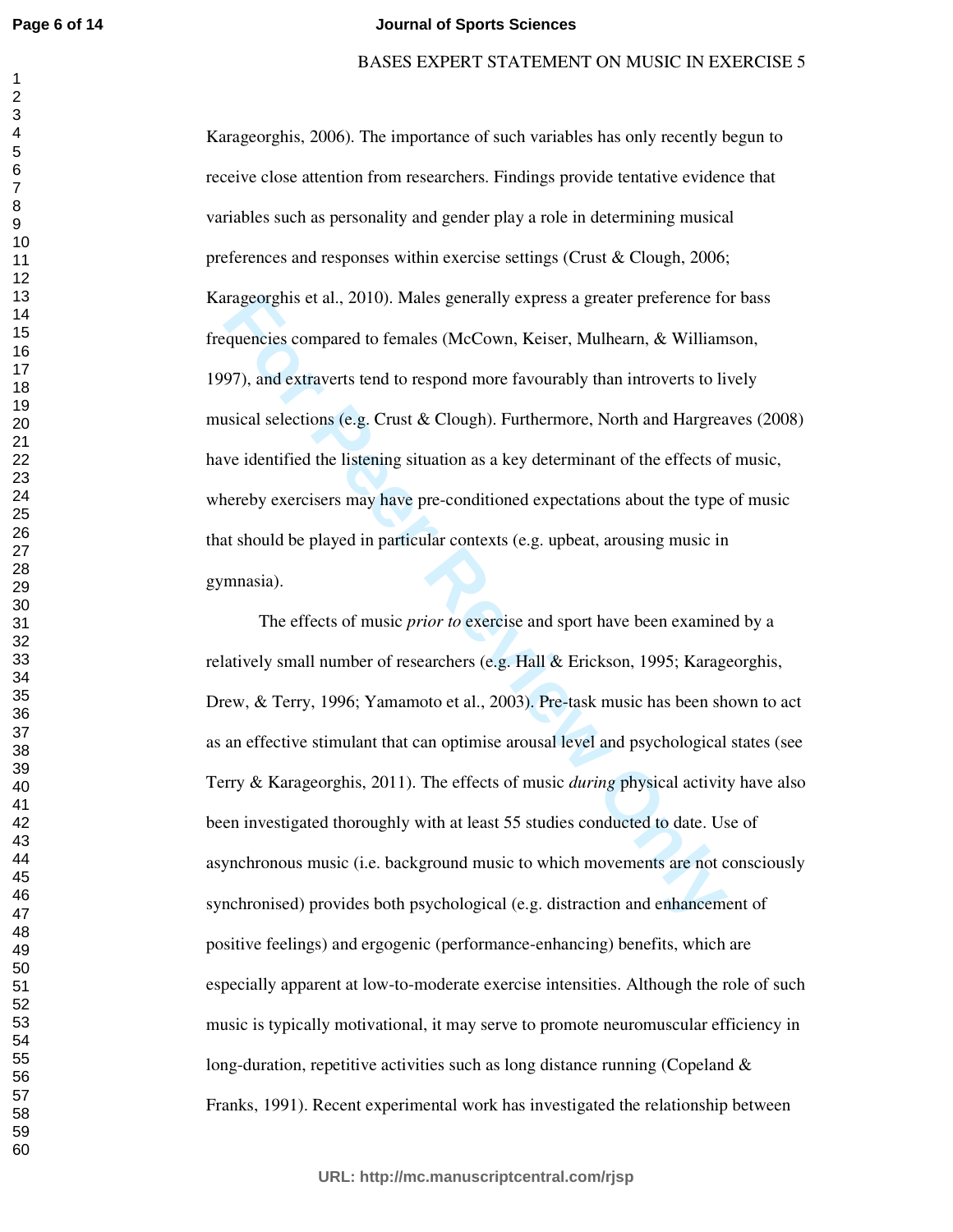heart rate (a proxy for exercise intensity) and preference for musical tempo (Karageorghis et al., 2011). Contrary to predictions (Iwanaga, 1995), the relationship was not linear, but instead characterised by a series of inflection points. Across a broad range of exercise intensities (40-90% max HRR), preferred musical tempo fell within a narrow band (125-140 bpm). This relationship has yet to be examined among older exercisers, and may possibly be different for that age group, given that maximal heart rate reduces considerably with age.

thin a narrow band (125-140 bpm). This relationship has yet to be exam<br>nong older exercisers, and may possibly be different for that age group, g<br>ximal heart rate reduces considerably with age.<br>Synchronous music use (i.e. Synchronous music use (i.e. when an exerciser consciously moves in time with a musical beat) has been shown to provide ergogenic and psychological benefits in repetitive endurance activities. For example, motivational synchronous music used during treadmill walking improved time to voluntary exhaustion by 15% compared to motivationally neutral and control conditions (Karageorghis et al., 2009). Other findings suggest that synchronous music may increase rhythmicity of movement, resulting in an efficiency gain that is associated with lower relative oxygen uptake (Bacon, Myers, & Karageorghis, in press; Terry et al., 2012).

In steady-state aerobic exercise, motivational music has also been shown to improve affective states by up to 15% (e.g. Karageorghis et al., 2009). Similarly, music listening can be an effective dissociation strategy, reducing perceptions of effort and fatigue by up to 12% (Bharani et al., 2004; Nethery, 2002). However, this distraction effect is proposed to be attenuated at higher exercise intensities  $(> 70\%$  $\rm \dot{VO}_{2~max}$ ) as internal feedback dominates due to the limited channel capacity of the respective afferent nervous system (Tenenbaum, 2001). Notably, the affective and attentional effects of music appear to interact, in that positive feelings can alter perceptions of effort (cf. Hardy & Rejeski, 1989). Recent research findings have challenged the notions espoused in extant theory (Rejeski, 1995; Tenenbaum) in so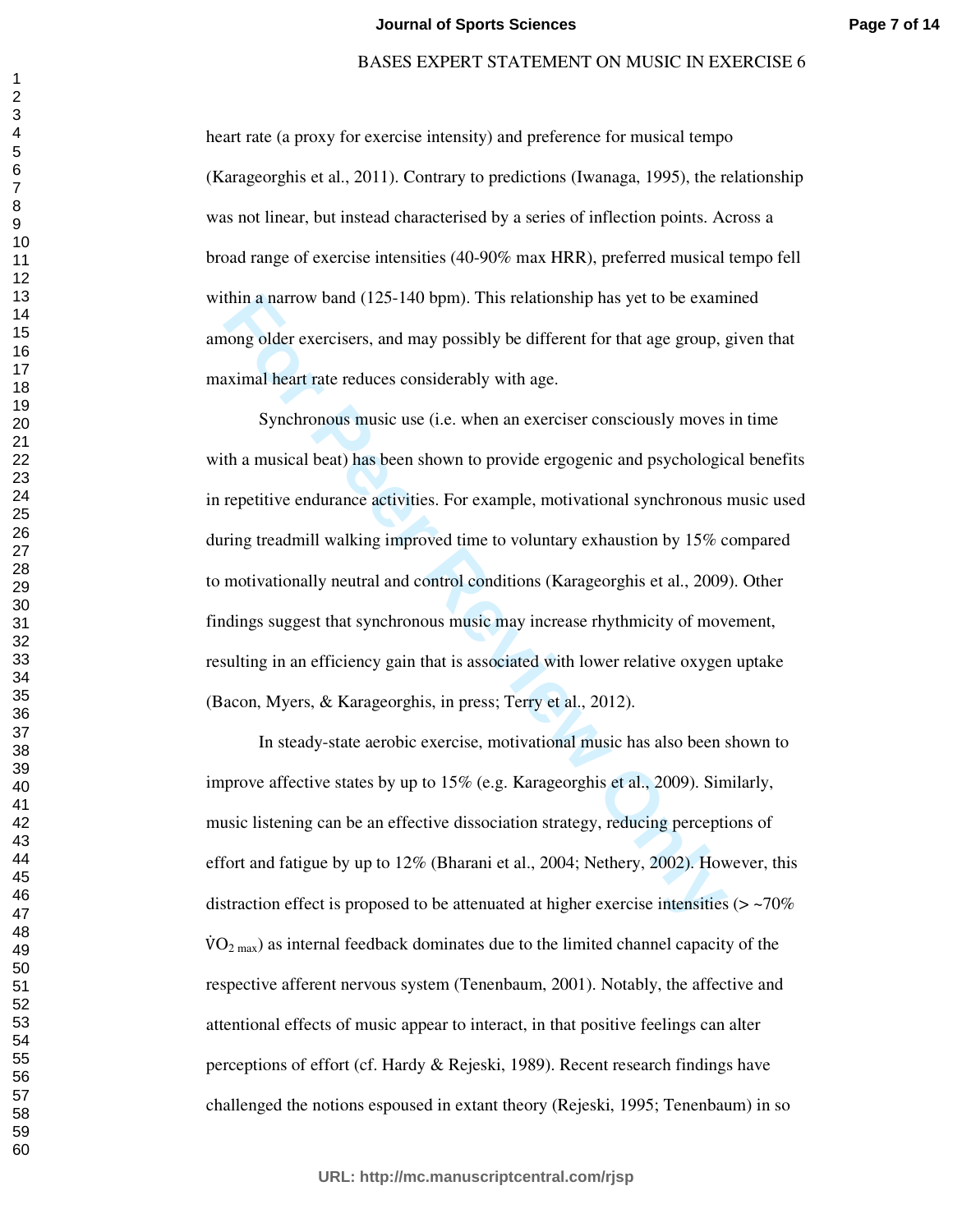#### **Journal of Sports Sciences**

### BASES EXPERT STATEMENT ON MUSIC IN EXERCISE 7

far as well-selected music appears to promote positive affect even at very high exercise intensities (e.g., Hutchinson et al., 2011; Karageorghis et al., 2009; Terry et al., 2011). The effects of post-exercise music, to aid recovery from training, competition or injury – known as *recuperative music* – are now beginning to receive attention from researchers (Jing & Xudong, 2008; Savitha, Mallikarjuna, & Chythra, 2010). Although initial findings are encouraging, further research is required before practitioners have a sound empirical basis for prescriptions they might make.

### **Conclusions and Recommendations**

ention from researchers (Jing & Xudong, 2008; Savitha, Mallikarjuna, *b*<br>
10). Although initial findings are encouraging, further research is requirectitioners have a sound empirical basis for prescriptions they might male Research evidence demonstrates that music has measurable and relatively consistent effects on the behaviour and psychological states of exercise participants. When carefully selected music accompanies exercise, the individual's performance (e.g. work rate) and psychological state (e.g. affect) are generally enhanced, which has important implications for exercise adherence. Currently, there is a sufficient volume of research to enable us to make evidence-based recommendations for music used *during* exercise. Our recommendations are that music should be:

- At least moderately familiar to the listener and reflective of their personal preferences;
- Functional for the activity (i.e. rhythm should approximate the motor patterns involved);
- Selected with the desired effects in mind (e.g. loud, fast, percussive music with accentuated bass frequencies as an arousal-increasing intervention);
- Selected for its motivational qualities using some form of objective rating method (e.g. Brunel Music Rating Inventory-2; Karageorghis et al., 2006);
- Characterised by prominent rhythmic qualities and percussion in addition to pleasing melodic and harmonic structures for repetitive aerobic and anaerobic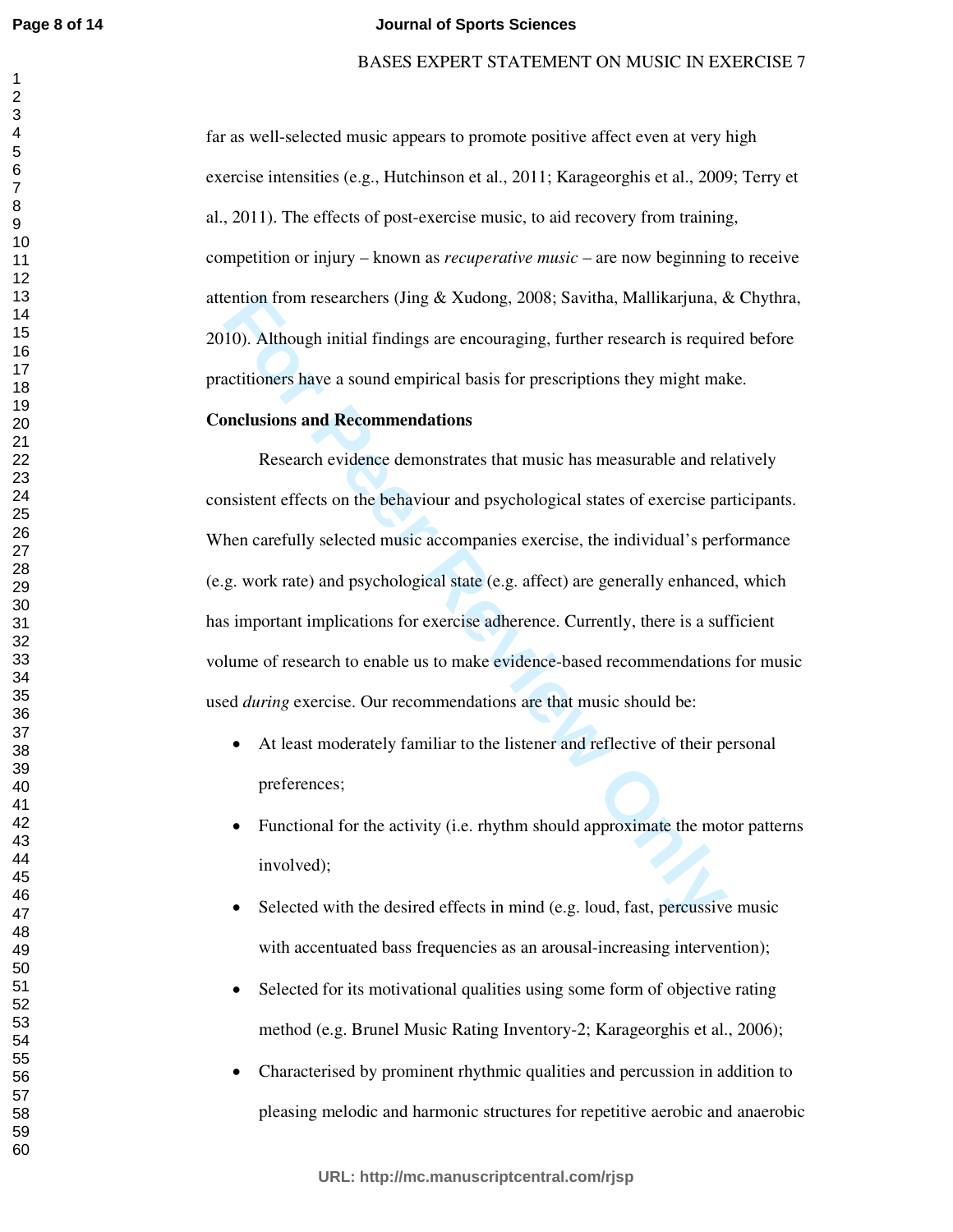# BASES EXPERT STATEMENT ON MUSIC IN EXERCISE 8

exercise tasks – melody is the highest sounding part or "tune" of the music while harmony refers to sounding multiple notes together, giving music its emotional "colour" (e.g. happy, sad, ruminative);

- Within the tempo band of 125-140 beats per minute for most healthy exercisers engaged in repetitive, aerobic-type activity (slower music is more appropriate for warm-up and cool-down) - this recommendation applies to the asynchronous application of music only – in its synchronous application, tempo should be matched to movement rate;
- Accompanied by lyrics with affirmations of movement (e.g. "run to the beat") or generic motivating statements (e.g. "the only way is up");
- Accompanied by lyrics with affirmations of movement (e.g. "run to the beat") or generic motivating statements (e.g. "the only way is up");<br>
 Used in ways where safety is not compromised (e.g. exercisers should not use m • Used in ways where safety is not compromised (e.g. exercisers should not use music when running or cycling near traffic).

**URL: http://mc.manuscriptcentral.com/rjsp**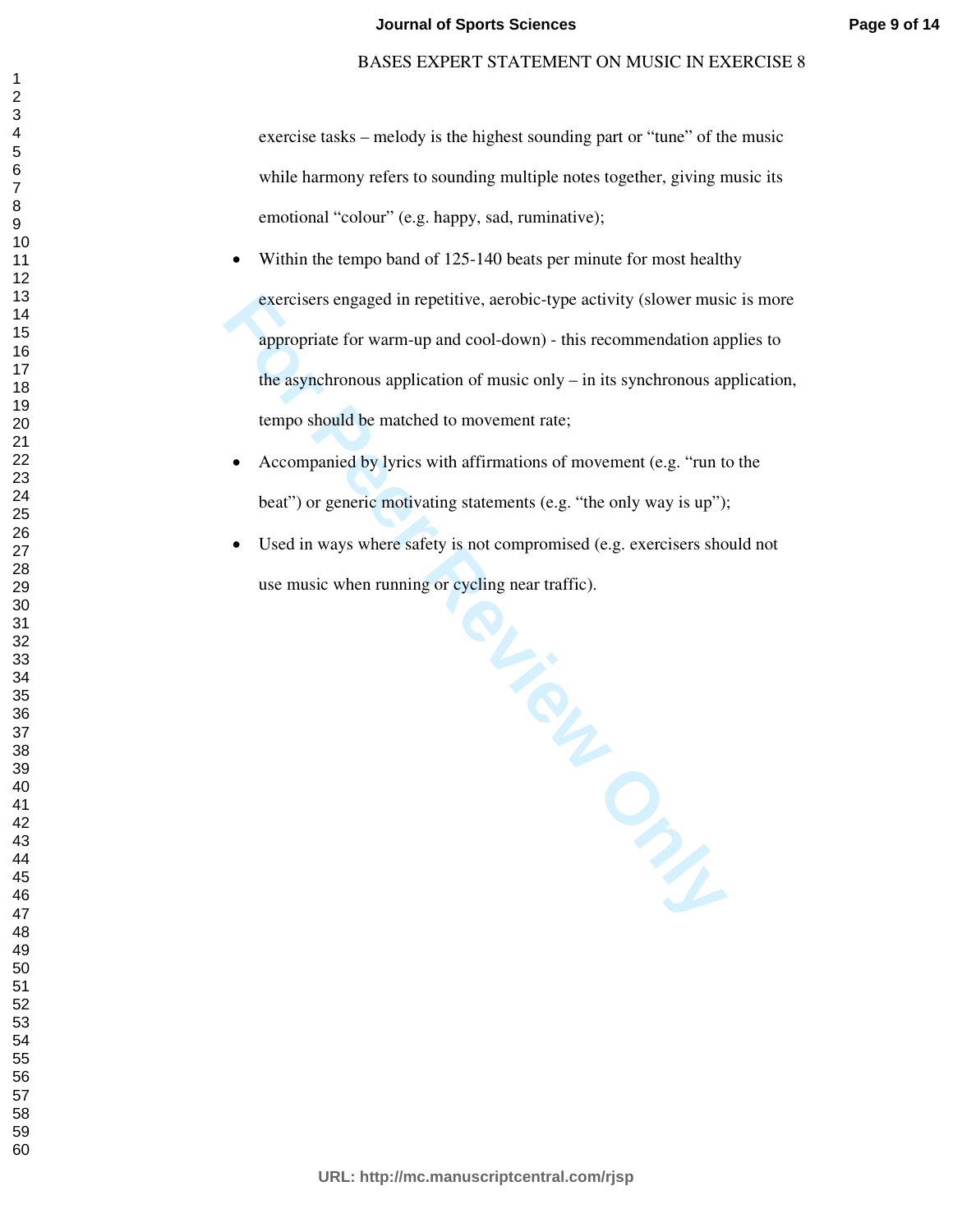# **References**

Annesi, J. J. (2001). Effects of music, television, and a combination entertainment system on distraction, exercise adherence, and physical output in adults. *Canadian Journal of Behavioural Science*, *33*, 193.

Bacon, C. J., Myers, T. R., & Karageorghis, C. I. (in press). Effect of musicmovement synchrony on exercise oxygen consumption. *Journal of Sports Medicine and Physical Fitness*.

Bharani, A., Sahu, A., & Mathew, V. (2004). Effect of passive distraction on treadmill exercise test performance in healthy males using music. *International Journal of Cardiology*, *97*, 305-306.

- Bishop, D. T. (2010). 'Boom Boom How': Optimising performance with music. *Sport and Exercise Psychology Review*, *6*, 35-47.
- con, C. J., Myers, T. R., & Karageorghis, C. I. (in press). Effect of musi<br>movement synchrony on exercise oxygen consumption. *Journal of*<br>*Medicine and Physical Fitness.*<br>arani, A., Sahu, A., & Mathew, V. (2004). Effect o Copeland, B. L., & Franks, B. D. (1991). Effects of types and intensities of background music on treadmill endurance. *The Journal of Sports Medicine and Physical Fitness*, *15*, 100-103.
- Crust, L., & Clough, P. J. (2006). The influence of rhythm and personality in the endurance response. *Journal of Sports Sciences*, *24*, 187-195.
- Hall, K. G., & Erickson, B. (1995). The effects of preparatory arousal on sixty-meter dash performance. *The Applied Research in Coaching and Athletics Annual*, , 70-79.
- Hardy, C. J., & Rejeski, W. J. (1989). Not what, but how one feels: The measurement of affect during exercise. *Journal of Sport & Exercise Psychology*, *11*, 304-317.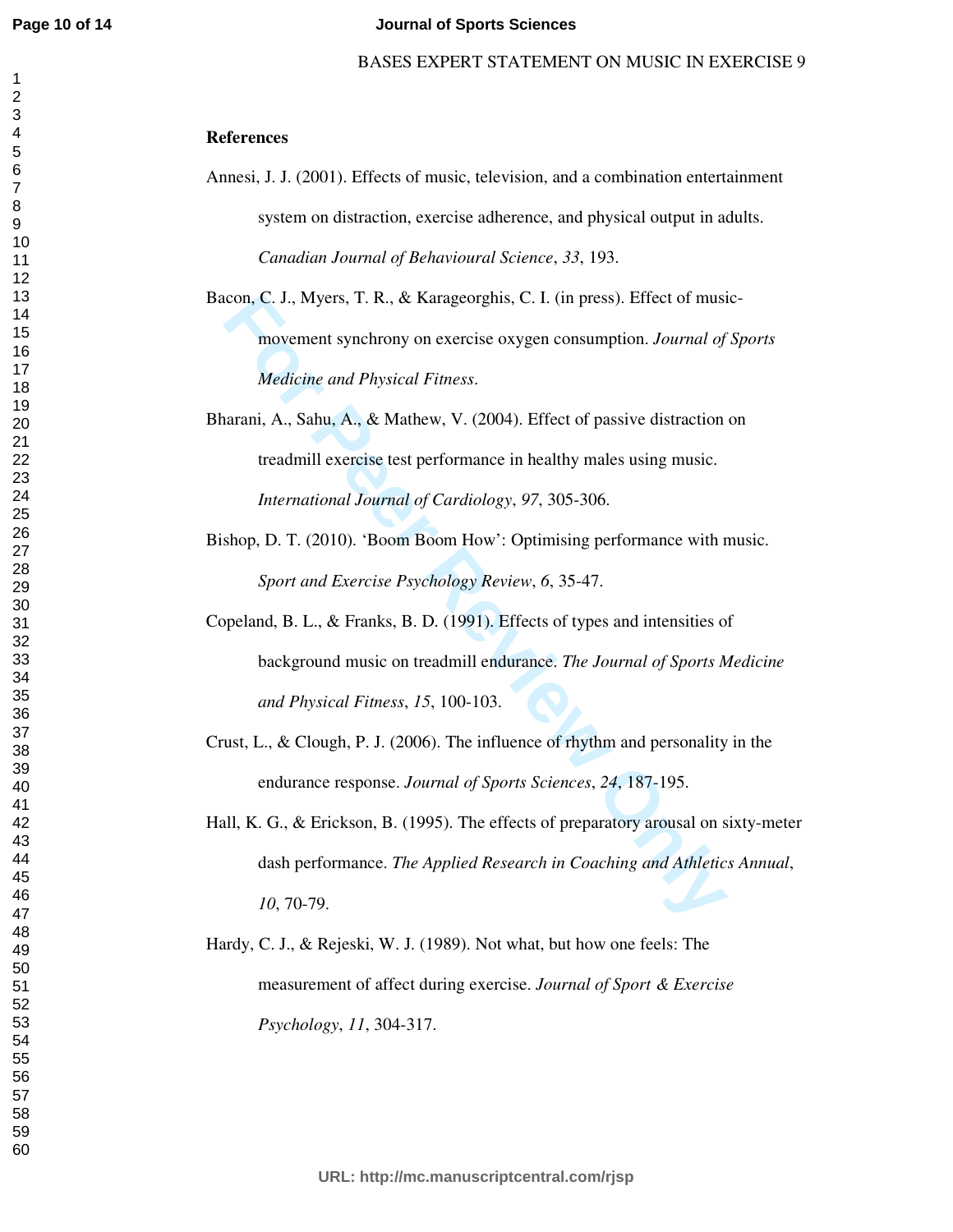North, A. C., & Hargreaves, D. J. (2008). Music and taste. In A. C. North, & D. J. Hargreaves (Eds.), *The social and applied psychology of music* (pp. 75-142). Oxford, UK: Oxford University Press.

Hutchinson, J. C., Sherman, T., Davis, L. K., Cawthon, D., Reeder, N. B., &

Tenenbaum, G. (2011). The influence of asynchronous motivational music on a supramaximal exercise bout. *International Journal of Sport Psychology*, *41*, 135-148.

Iwanaga, I. (1995). Harmonic relationship between preferred tempi and heart rate. *Perceptual and Motor Skills*, *81*, 67-71.

- Jing, L., & Xudong, W. (2008). Evaluation on the effects of relaxing music on the recovery from aerobic exercise-induced fatigue. *Journal of Sports Medicine and Physical Fitness*, *48*, 102-106.
- Karageorghis, C. I., Drew, K. M., & Terry, P. C. (1996). Effects of pretest stimulative and sedative music on grip strength. *Perceptual and Motor Skills*, 83, 1347-1352.

Tenenbaum, G. (2011). The influence of asynchronous motivations<br>a supramaximal exercise bout. *International Journal of Sport Psyci*<br>135-148.<br>anaga, I. (1995). Harmonic relationship between preferred tempi and he<br>*Perceptu* Karageorghis, C. I., Lim, H. B. T., Priest, D. L., Clow, A., & Forte, D. (2008). Impact of age-congruent, functional music in a physiotherapy rehabilitation setting: The Music in Rehab Project. *Proceedings of the Music, Health and Happiness Conference, Manchester, UK*.

Karageorghis, C. I., Jones, L., Priest, D. L., Akers, R. I., Clarke, A., Perry, J. M., et al. (2011). Revisiting the exercise heart rate-music tempo preference relationship. *Research Quarterly for Exercise and Sport*, *82*, 274-284.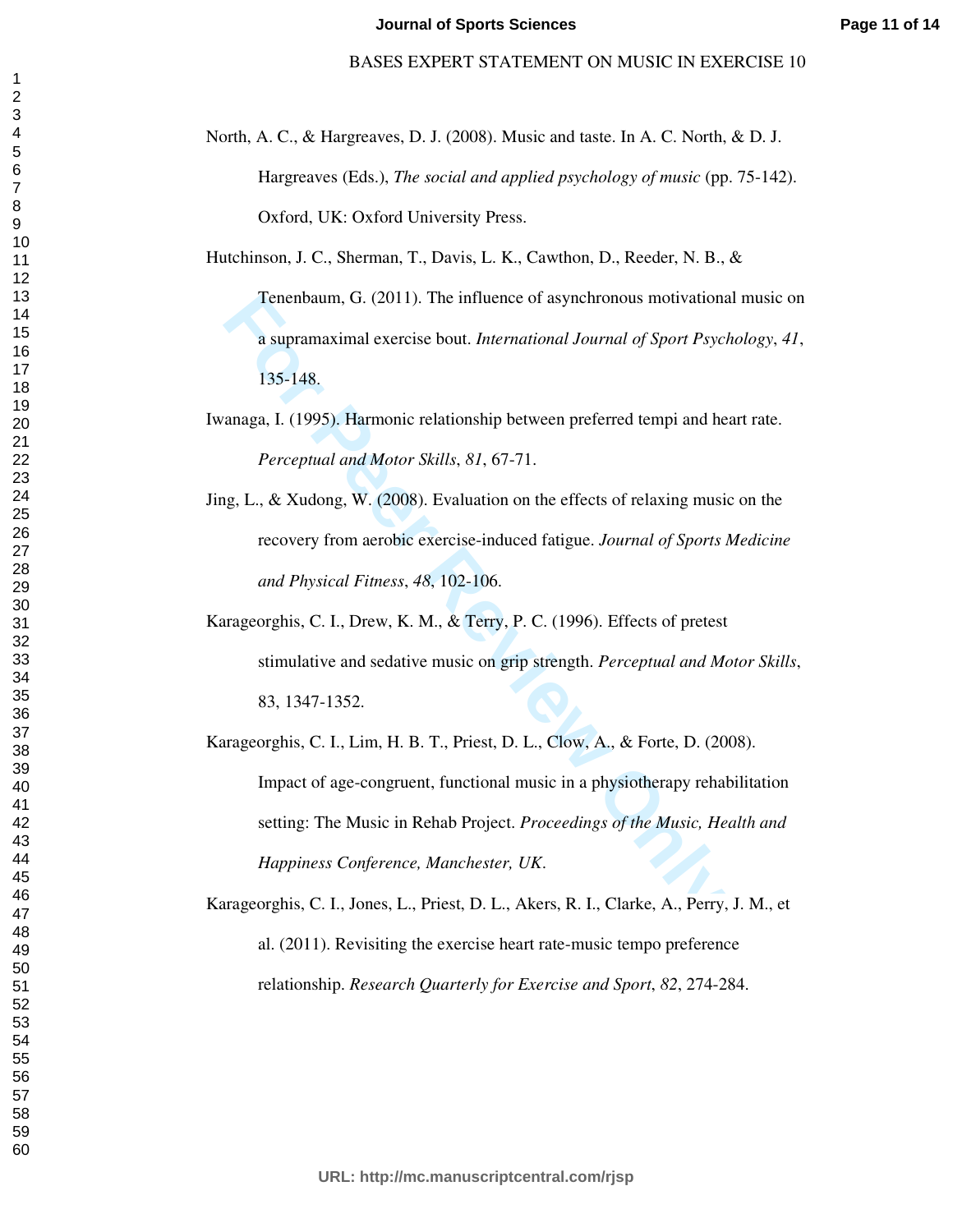- Karageorghis, C. I., Mouzourides, D. A., Priest, D. L., Sasso, T. A., Morrish, D. J., & Whalley, C. L. (2009). Psychophysical and ergogenic effects of synchronous music during treadmill walking. *Journal of Sport & Exercise Psychology*, *31*, 18-36.
- Karageorghis, C. I., Priest, D. L., Terry, P. C., Chatzisarantis, N. L. D., & Lane, A. M. (2006). Development and validation of an instrument to assess the motivational qualities of music in exercise: The Brunel Music Rating Inventory-2. *Journal of Sports Sciences*, *24*, 899-909.
- trageorghis, C. I., Priest, D. L., Terry, P. C., Chatzisarantis, N. L. D., &<br> **M.** (2006). Development and validation of an instrument to assess<br>
motivational qualities of music in exercise: The Brunel Music Rati<br>
Inventor Karageorghis, C. I., Priest, D. L., Williams, L. S., Hirani, R. M., Lannon, K. M., & Bates, B. J. (2010). Ergogenic and psychological effects of synchronous music during circuit-type exercise. *Psychology of Sport and Exercise*, *11*, 551-559.
- Karageorghis, C. I., & Terry, P. C. (1997). The psychophysical effects of music in sport and exercise: A review. *Journal of Sport Behavior*, *20*, 54-68.
- Karageorghis, C. I., Vlachopoulos, S. P., & Terry, P. C. (2000). Modelling of the relationship between exercise-induced feeling states and flow: An intuitive appraisal perspective. *European Physical Education Review*, *6*, 230-248.
- McCown, K., Keiser, R., Mulhearn, S., & Williamson, D. (1997). The role of personality and gender in preference for exaggerated bass in music. *Personality and Individual Differences*, *23*, 543-547.
- Nethery, V. M. (2002). Competition between internal and external sources of information during exercise: Influence on RPE and the impact of the exercise load. *Journal of Sports Medicine and Physical Fitness*, *42*, 172-178.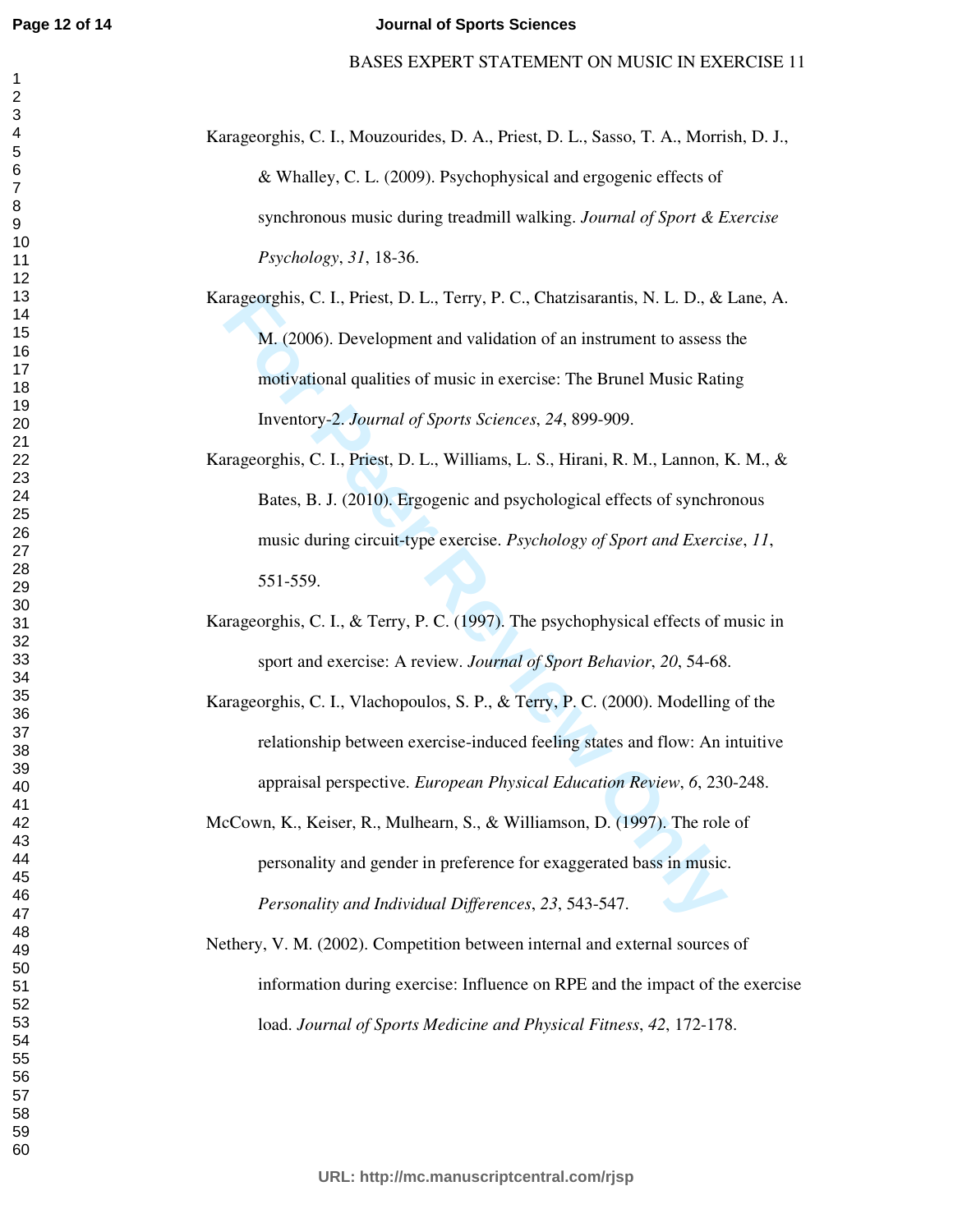- Priest, D. L., & Karageorghis, C. I. (2008). A qualitative investigation into the characteristics and effects of music accompanying exercise. *European Physical Education Review*, *14*, 347-366.
- Rendi, M., Szabo, A., & Szabó, T. (2008). Performance enhancement with music in rowing sprint. *The Sport Psychologist*, *22*, 175-182.

Savitha, D., Mallikarjuna, R. N., & Chythra, R. (2010). Effect of different musical tempo on post-exercise recovery in young adults. *Indian Journal of Physiology and Pharmacology*, *54*, 32-26.

Siedlecki, S. L., & Good, M. (2006). Effects of music on power, pain, depression and disability. *Journal of Advanced Nursing*, *54*, 553-562.

Tenenbaum, G. (2001). A social-cognitive perspective of perceived exertion and exertion tolerance. In R. N. Singer, H. A. Hausenblas, & C. Janelle (Eds.), *Handbook of sport psychology* (pp. 810–822). New York: Wiley.

- rowing sprint. The Sport Psychologist, 22, 175-182.<br>
vitha, D., Mallikarjuna, R. N., & Chythra, R. (2010). Effect of different<br>
tempo on post-exercise recovery in young adults. Indian Journal of<br>
Physiology and Pharmacolog Terry, P. C., & Karageorghis, C. I. (2006). Psychophysical effects of music in sport and exercise: An update on theory, research and application. In M. Katsikitis (Ed.), *Psychology bridging the Tasman: Science, culture and practice – Proceedings of the 2006 Joint Conference of the APS and the NZPS* (pp. 415- 419). Melbourne, VIC: Australian Psychological Society.
- Terry, P. C., & Karageorghis, C. I. (2011). Music in sport and exercise. In T. Morris & P. C. Terry (Eds.), *The new sport and exercise psychology companion* (pp. 359-380). Morgantown, WV: Fitness Information Technology.
- Terry, P. C., Karageorghis, C. I., Mecozzi Saha, A., & D'Auria, S. (2012). Effects of synchronous music on treadmill running among elite triathletes. *Journal of Science and Medicine in Sport*, *15*, 52-57.